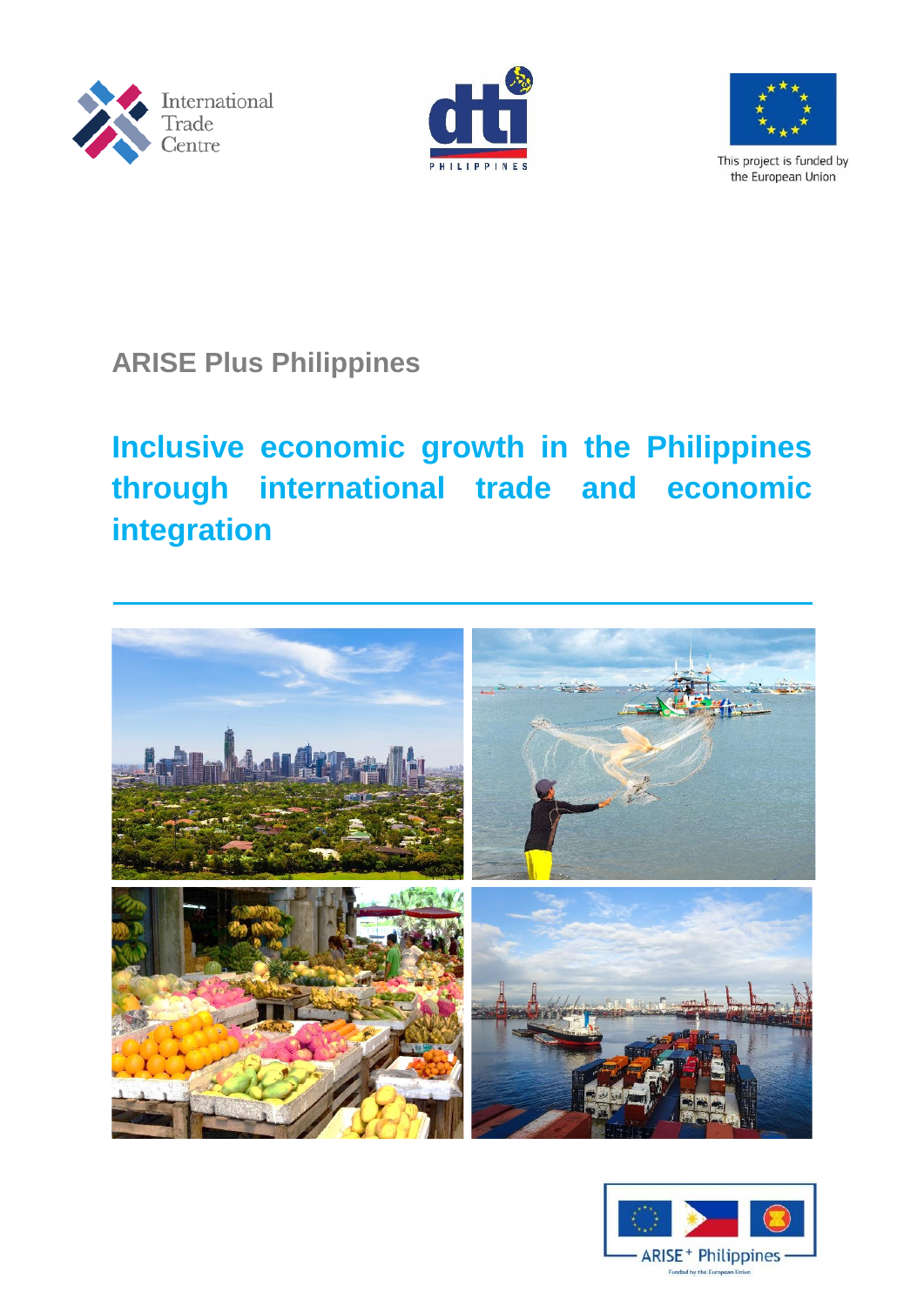## **PROJECT SUMMARY**

ARISE Plus Philippines is a 4-year project, funded by the European Union (EU) and worth EUR 5.8 million. The project started on 1 March 2021. It aims to foster inclusive economic growth in the Philippines through improved international trade performance and competitiveness as well as economic integration. The project is aligned and contributing to the Philippines Development Plan 2017-22, the Philippines Export Development Plan 2018-22, the Inclusive Innovation Industrial Strategy, and the Micro, Small and Medium-Sized Enterprises (MSME) Development Plan 2017-22, all feeding into the 25 Year AmBisyon Natin 2040, the country's long term development plan.

ARISE Plus Philippines will focus as a priority on enabling the Philippines to take advantage of EU market access and of the trade privileges granted under the Generalized System of Preference (GSP+) as well as support the overall EU-Philippines trade relationship and trade-related policies.

The project aims to facilitate the identification and leveraging of export priorities, support the set-up of a National Quality Infrastructure (NQI) as well as internationally aligned quality management and control systems for exported food products, and strengthen institutional and private sector capacities on trade facilitation for the implementation of national legislation and international trade commitments. It supports greater economic integration between the Philippines and the Association of Southeast Asian Nations (ASEAN) region, in line with the ASEAN Economic Community (AEC) Blueprint 2025. It also contributes to the effective participation in the multilateral trading system through better understanding and leveraging of existing Free Trade Agreements (FTAs).

These priority areas of support were identified with the Department of Trade and Industry (DTI) and Filipino stakeholders to improve the competitiveness of tradeoriented sectors and maximize their export potential. They are also relevant to support the Philippines in managing the economic and trade impact of COVID-19.

Ultimate project beneficiaries include Filipino MSMEs, which will benefit from improved business environment, policies and processes to increase their competitiveness. The project aims to positively impact export-oriented sectors and contribute to addressing disadvantages faced more intensely by women and youth-owned businesses.

## **CONTEXT**

Third largest economy of the region, the Philippines has achieved sustained rapid economic growth since the early 2000's with an average real Gross Domestic Product (GDP) growth of 6.4% over the period 2010-19, outperforming most of its regional peers. This makes the Philippines one of the most dynamic economies in the region with a population in 2019 of 108 million, with a large proportion of youth (28% between 10 and 24 years old). The Filipino economy has undergone a persistent transformation, increasingly heading towards a service-based economy, with the services sector accounting for more than two thirds of the GDP, and agriculture declining to below 9% in 2019.

The Philippines reached lower middle-income country status in the late 70's and set itself the target of achieving upper middle-income country status by 2022. While recent economic performances have translated into sustained and inclusive benefits, and improved the living conditions of millions of Filipinos, poverty remains widespread across the country, with one in five persons living in extreme poverty.

Openness to trade has increased steadily since 2014, although the Philippines' trade balance remains characterised by a persistent and widening trade deficit caused by significant imports over exports, especially of key commodities such as crops and livestock. While the country's exports recorded a 6% growth over the period 2015-19, exports in goods perform weakly and are highly concentrated, with electronics making up about 50% of the total. The majority of the country's exports go to the United States of America, China, Japan, Singapore and the European Union (EU).

As such, the Philippines is actively pursuing increased trade openness, through reforms, regional and bilateral negotiations, and multilateral rule-making, to achieve its development objectives.

> The project contributes to the achievement of the Sustainable Development Goals (SDGs):



**OVERALL OBJECTIVE:** Foster inclusive economic growth and poverty reduction in the Philippines.

**SPECIFIC OBJECTIVE:** Improve the Philippines' trade performance and competitiveness.

#### **EXPECTED RESULTS:**

- 1. Government and private operators are better able to identify and implement export priorities (including to the EU)
- 2. A National Quality Infrastructure that promotes export competitiveness is in place
- 3. Quality management and control systems for exported food products are better aligned with international best practices
- 4. Strengthened trade facilitation capacity to implement the Customs Modernisation and Tariffs Act (CMTA) and the World Trade Organisation (WTO) Trade Facilitation Agreement
- 5. Achievements of the EU-Philippines Partnership are monitored and advertised widely to the Philippine public

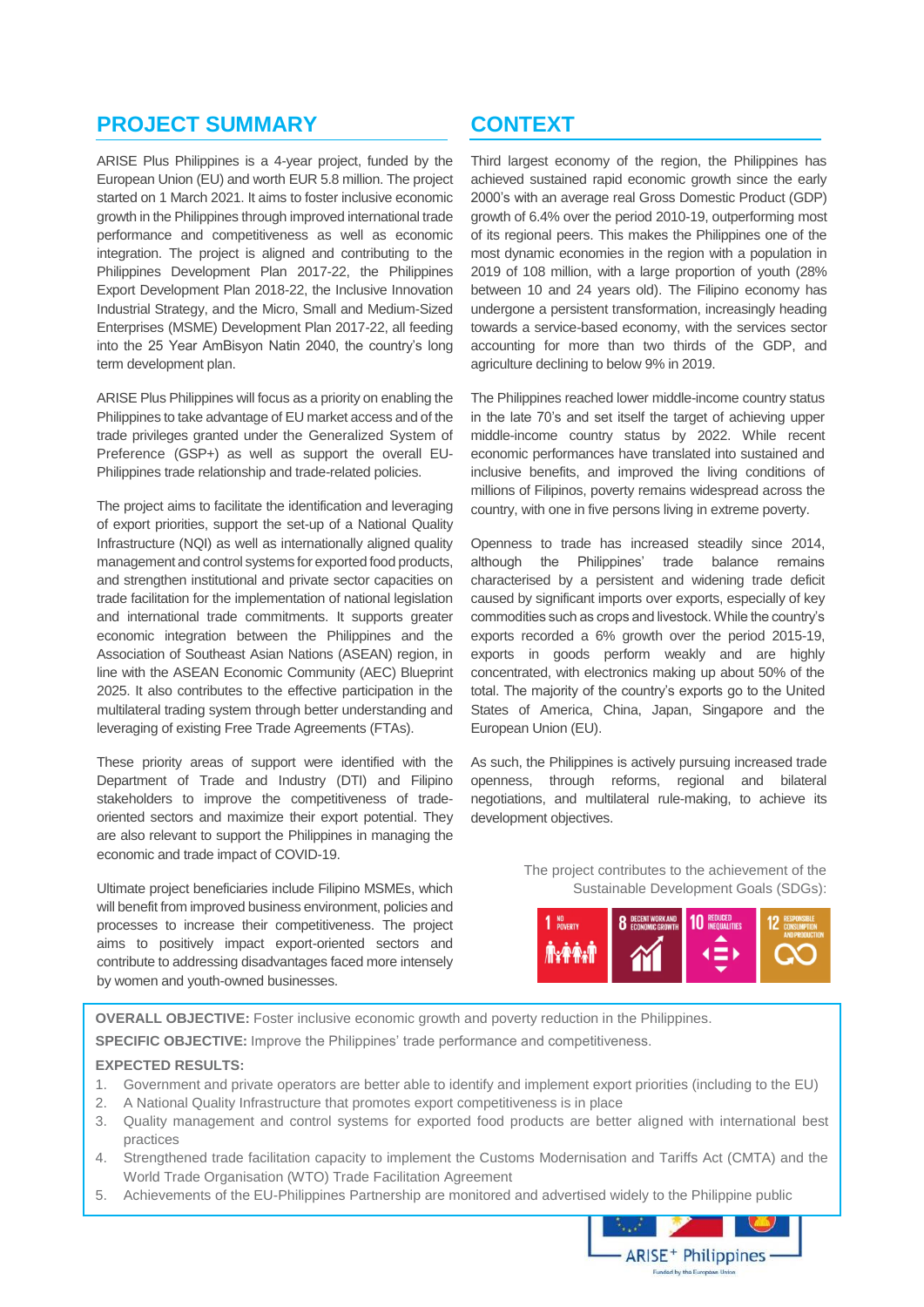## **EXPECTED RESULTS**

#### **Improved export market access**

#### Government and private operators are better able to identify and implement export priorities

Incomplete utilization rates of preferential trade schemes, such as the Generalized System of Preference+ (GSP+) prevent Philippine MSMEs from realizing their export potential. The project will provide the Filipino private sector with market intelligence, training and coaching to increase awareness of export opportunities, and to establish new market linkages, focusing on the EU-GSP+ market. Support will also be provided for industrial and investment policy design and implementation to improve global value chains participation.

The project aims to:

- $\triangleright$  Inform private stakeholders, in particular MSMEs on global trade opportunities (GSP+ and FTAs)
- $\triangleright$  Provide technical and marketing support to priority sectors under the Philippine Export Development Plan (PEDP), including to MSMEs at firm or industry level
- Provide targeted support to address critical gaps hindering participation in global value chains for priority products or industries, through linkages with EU industry, especially concerning inclusive innovation and the entrepreneurship ecosystem

#### **Increased export competitiveness**

#### A National Quality Infrastructure that promotes export competitiveness is in place

A well-functioning quality infrastructure system is an integral part of an enabling environment for effective participation in international trade. The project will thus support the development of a NQI for the Philippines and the improvement of capacities to set, manage and enforce standards, which will contribute to increased competitiveness of Filipino exports.

The project aims to:

- $\triangleright$  Support the review and/or drafting of the NQI law and ancillary regulations.
- Build the capacities of export-oriented operators and NQI bodies

#### **Improved quality of exported food products**

#### Quality management and control systems for exported food products are better aligned with international best practices

The ability to meet national and international technical regulatory requirements, quality and safety standards is key for expanding market linkages in the food sector. The project will therefore support the set-up and operationalization of efficient mechanisms, increasing

overall trust in Filipino products and food industry, particularly in export markets such as the EU.

The project aims to:

- $\triangleright$  Provide technical training for export-oriented operators along the value chain on food safety best practices and international standards
- Support capacity-building of the Food and Drug Administration (FDA), the Department of Agriculture (DA) and attached agencies/bureaus to act as Competent Authority for food exports to the EU. This will include supporting the implementation of a Rapid Alert System (PhilRASFF) for the Philippines.

#### **Improved trade facilitation procedures and connectivity to international markets**

Strengthened trade facilitation capacity to implement the Customs Modernisation and Tariffs Act (CMTA) and the World Trade Organisation (WTO) Trade Facilitation Agreement

With the entry into force of the CMTA and the ratification of the WTO TFA in 2016, the Philippines showed its commitment towards more efficient administration of customs for improved international trade. The project will work with the competent authorities to support the effective engagement and improved connectivity of Filipino MSMEs in the ASEAN and international markets in a cost-effective manner.

The project aims to:

- $\triangleright$  Support the readiness of the Bureau of Customs (BOC) to comply with existing international commitments and new or evolving requirements
- $\triangleright$  Sensitise economic operators and external stakeholders on new business processes and rules

#### **Increased awareness on EU-Philippines partnership**

#### Achievements of the EU-Philippines Partnership are monitored and advertised widely to the Philippine public.

The partnership and its results will be widely advertised to the public to promote and facilitate the successful implementation of project activities. The sharing of experiences by Filipino companies successfully exporting to the EU should encourage other SMEs to explore new market opportunities and benefit from GSP+.

The project aims to:

- $\triangleright$  Promote success stories to non-specialists
- Organise EU-Philippines conferences on trending trade topic